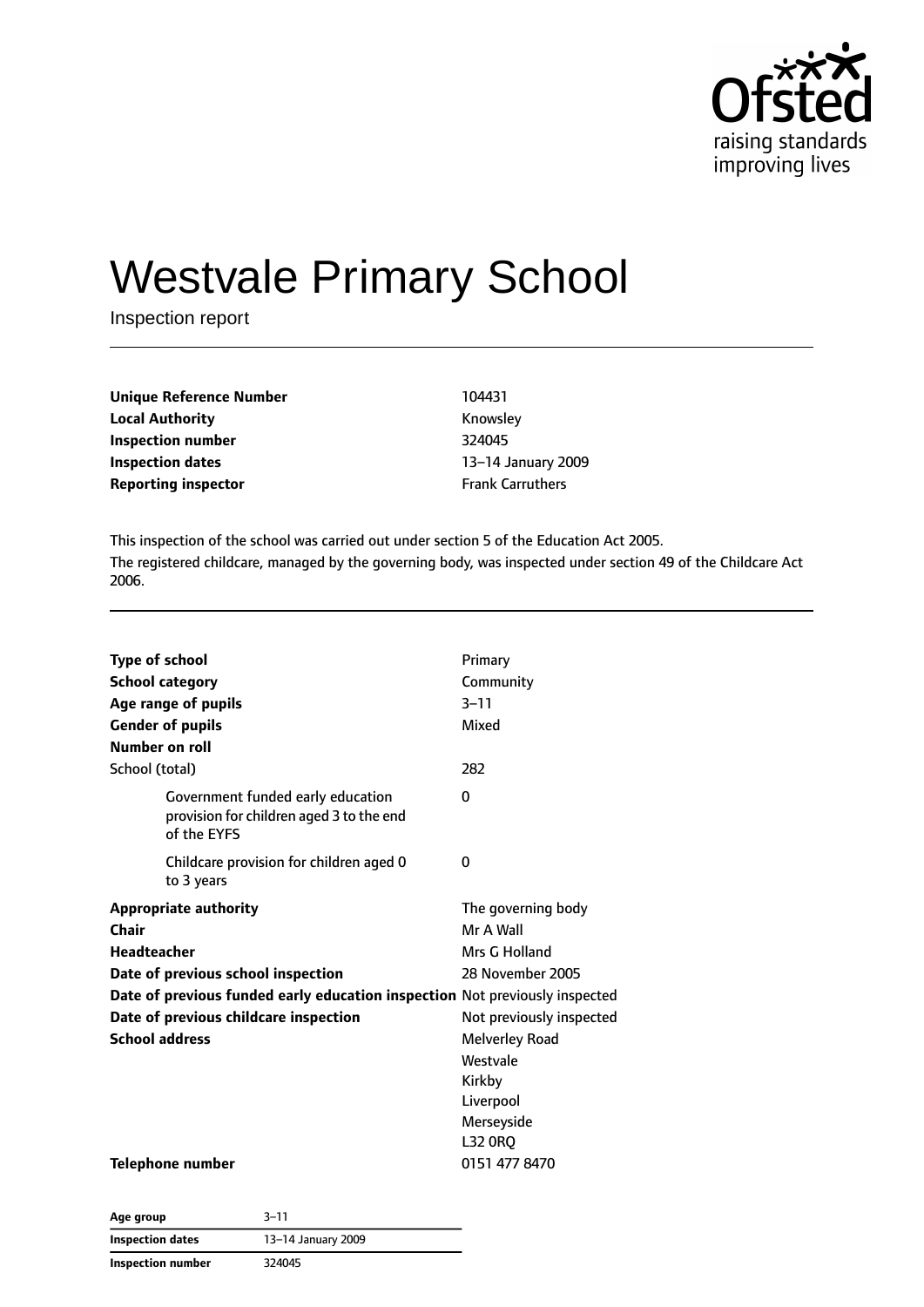**Fax number** 0151 477 8471

| Age group         | $3 - 11$           |
|-------------------|--------------------|
| Inspection dates  | 13-14 January 2009 |
| Inspection number | 324045             |

—  $\overline{\phantom{0}}$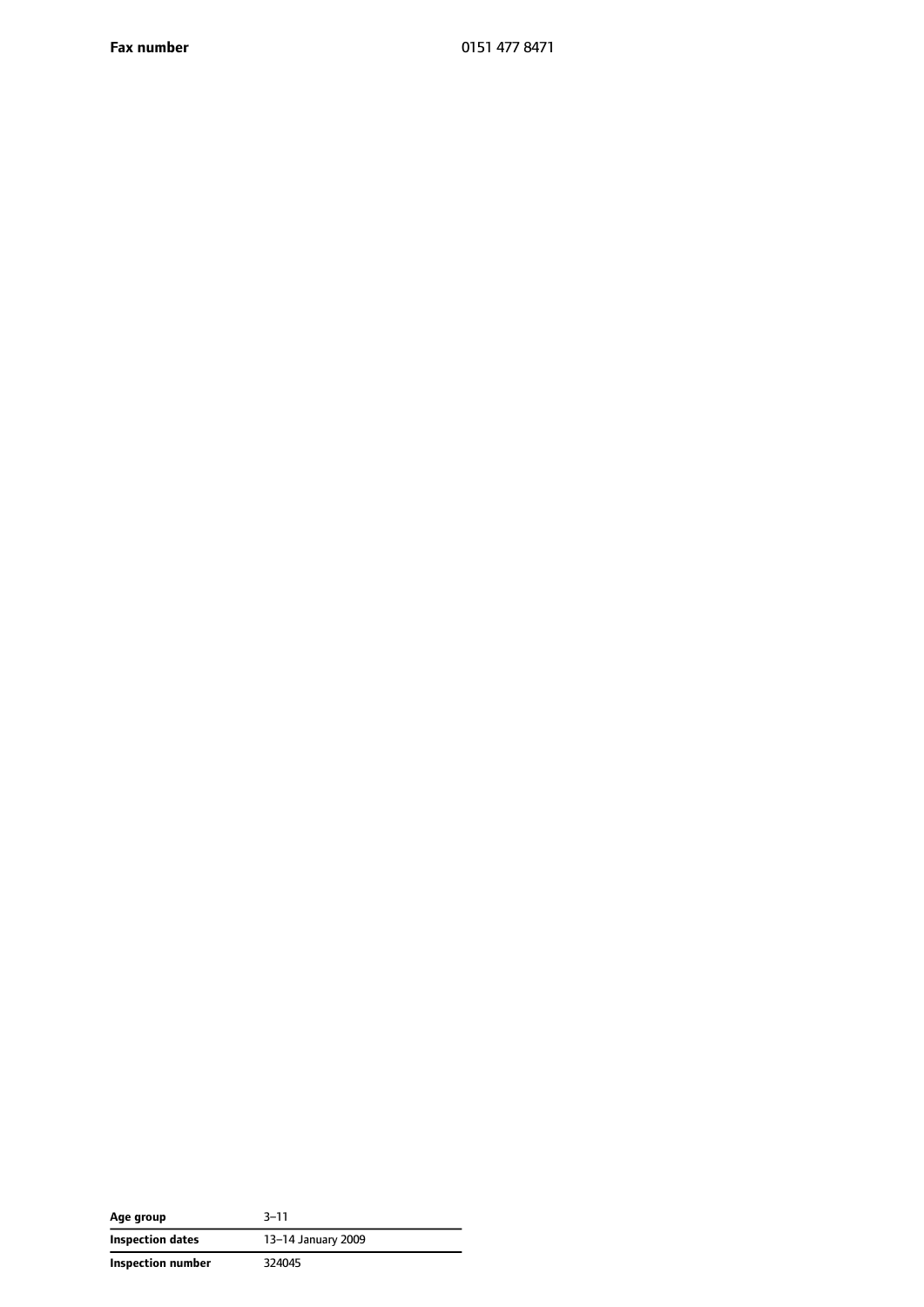.

<sup>©</sup> Crown copyright 2009

Website: www.ofsted.gov.uk

This document may be reproduced in whole or in part for non-commercial educational purposes, provided that the information quoted is reproduced without adaptation and the source and date of publication are stated.

Further copies of this report are obtainable from the school. Under the Education Act 2005, the school must provide a copy of this report free of charge to certain categories of people. A charge not exceeding the full cost of reproduction may be made for any other copies supplied.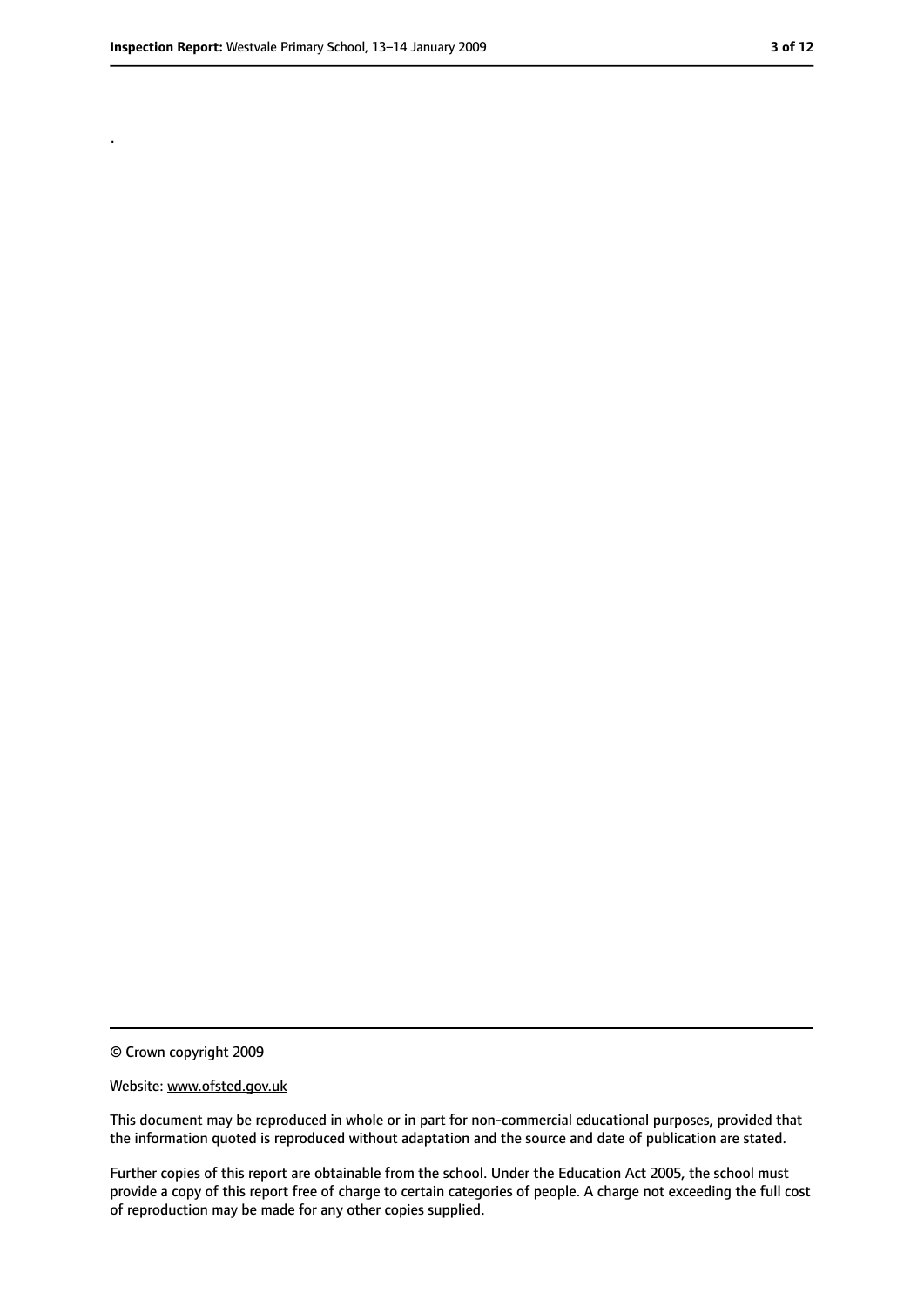# **Introduction**

The inspection was carried out by three Additional Inspectors.

#### **Description of the school**

This larger than average primary school has a very high proportion of pupils eligible for free school meals. Almost all pupils are of White British heritage. Very few are at the early stages of learning English as an additional language. The proportion with learning difficulties and/or disabilities is above average. Their needs vary and include specific and moderate learning difficulties and autism. The school has a unit for pupils with speech and language problems with nine pupils currently on roll from schools across the local authority. The school's Early Years Foundation Stage provision consists of a Nursery and Reception class. In addition, there is a Children's Centre and a privately run Neighbourhood Nursery on site, which was not included in this inspection. The school has gained several awards, including the Basic Skills Quality Mark, the Sport England Activemark and the Healthy Schools award.

#### **Key for inspection grades**

| Grade 1 | Outstanding  |
|---------|--------------|
| Grade 2 | Good         |
| Grade 3 | Satisfactory |
| Grade 4 | Inadequate   |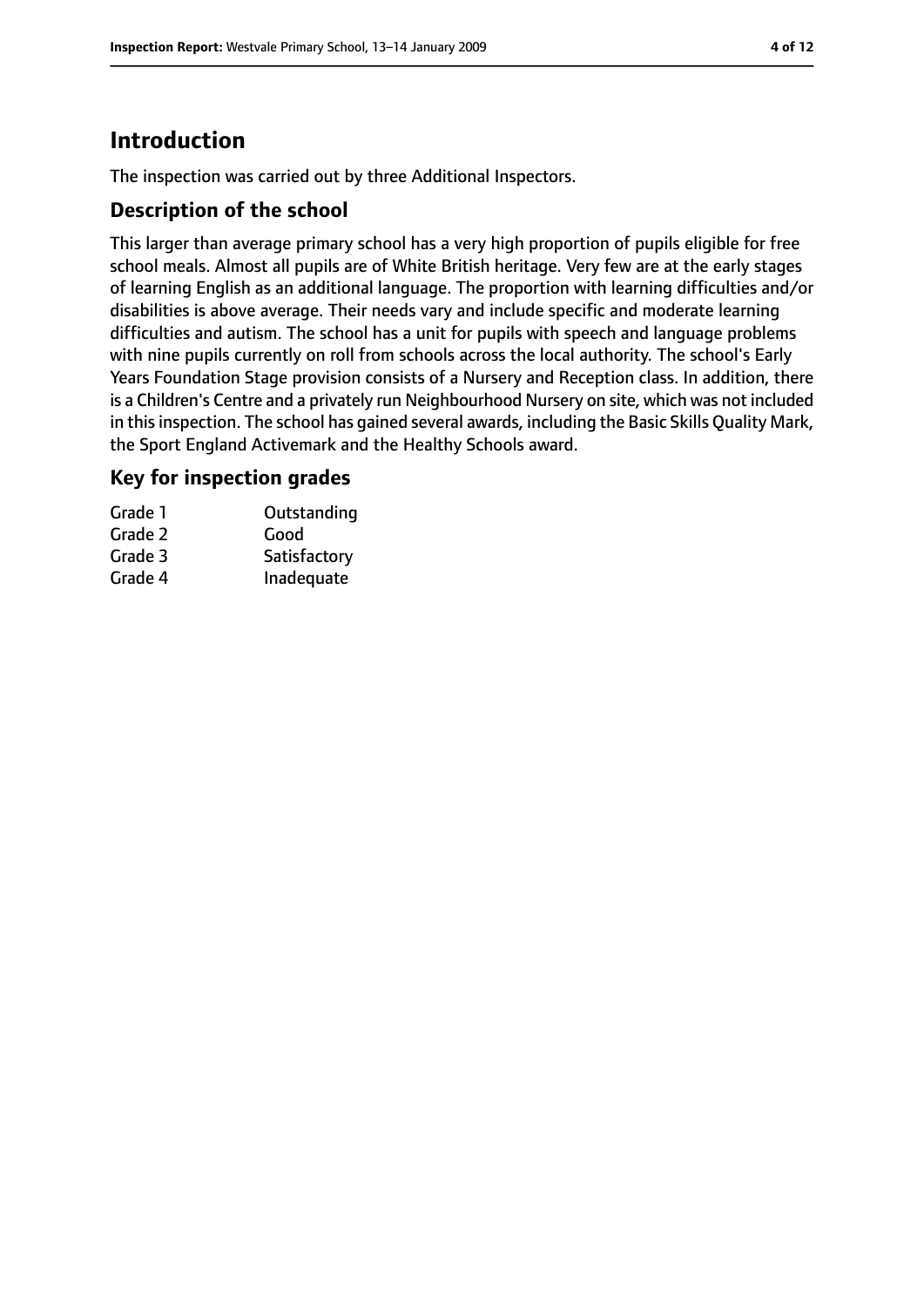#### **Overall effectiveness of the school**

#### **Grade: 2**

The school provides a good education for pupils and has improved well since the last inspection when it was found to be satisfactory overall. The biggest and most effective development has been in raising the achievement and standards of pupils throughout the school. This has been the result of a concerted effort by all staff, led by a dynamic senior leadership team and ably supported by the local authority, to spot when pupils are under-achieving and take appropriate action. Better use of tracking and assessment information and good teaching and learning have underpinned thisimprovement. In 2008 the proportion of pupilsin Year 6 reaching the expected level in English, mathematics and science rose significantly in comparison with the previous two years. The school exceeded its own and the local authority's challenging targets and results were in line with the national average for 2007, which is the latest year that data is available. Pupils throughout the school are now achieving well and standards in the current Years 2 and 6 are predicted to show further improvement. The task of the school now is to sustain this level of performance, especially in pupils' writing which in the past has been too low.

Children enter the EYFS in the Nursery year with skills that are generally well below expected levels. They make good progress in all aspects of their development and especially in their personal, social and emotional development. Pupils throughout the school are motivated to do well and have a better understanding of their targets and aspirations than in the past. They have good attitudes to school and behave well. A small number of pupils display challenging behaviour but they are well managed by staff. Levels of attendance have improved in the last three years, being just below the national average currently, and compare favourably with schools in similar contexts. Pupils develop a good awareness of how to lead a fit and healthy lifestyle and know how to stay safe. All these aspects benefit from the good level of care, guidance and support that the school is committed to offering. Individual staff members, such as the learning mentor, make an excellent contribution to the needs of pupils.

Planned increases in the levels of teaching and support staff in the last two years have improved the learning of pupils in order to give them the best possible chance of achievement. These measures, together with good quality training and a clear focus on tracking pupils' performance in basic skills, mean the quality of teaching and learning has improved since the last inspection and is now never less than good. Though the marking of pupils' work is positive, guidance on next steps in their learning is not consistently evident in all year groups. The school provides a curriculum that is well planned and enriched with many interesting activities that pupils report they really enjoy. These include visits and visitors to school, themed weeks and special events. Provision for pupils with learning difficulties and/or disabilities, including those who attend the speech and language unit, is good. The provision is well managed by the school's co-ordinator, and teaching assistants make a valuable contribution to them good progress that these pupils make.

Leadership by the headteacher and senior leadership team is good. Their vision of achievement for the school, through high aspirations and a conviction that no pupil will under-achieve, now permeates the approach of everyone at the school. Governors contribute well to this vision and are confident that the improvements evident in recent years can be sustained by the leadership team. A frequently repeated comment from parents is that the school goes from strength to strength. Parents appreciate how approachable and caring staff are and when the need arises, they know they can talk to someone at the school. The school provides good value for money and has strong capacity to maintain and improve the quality of its provision.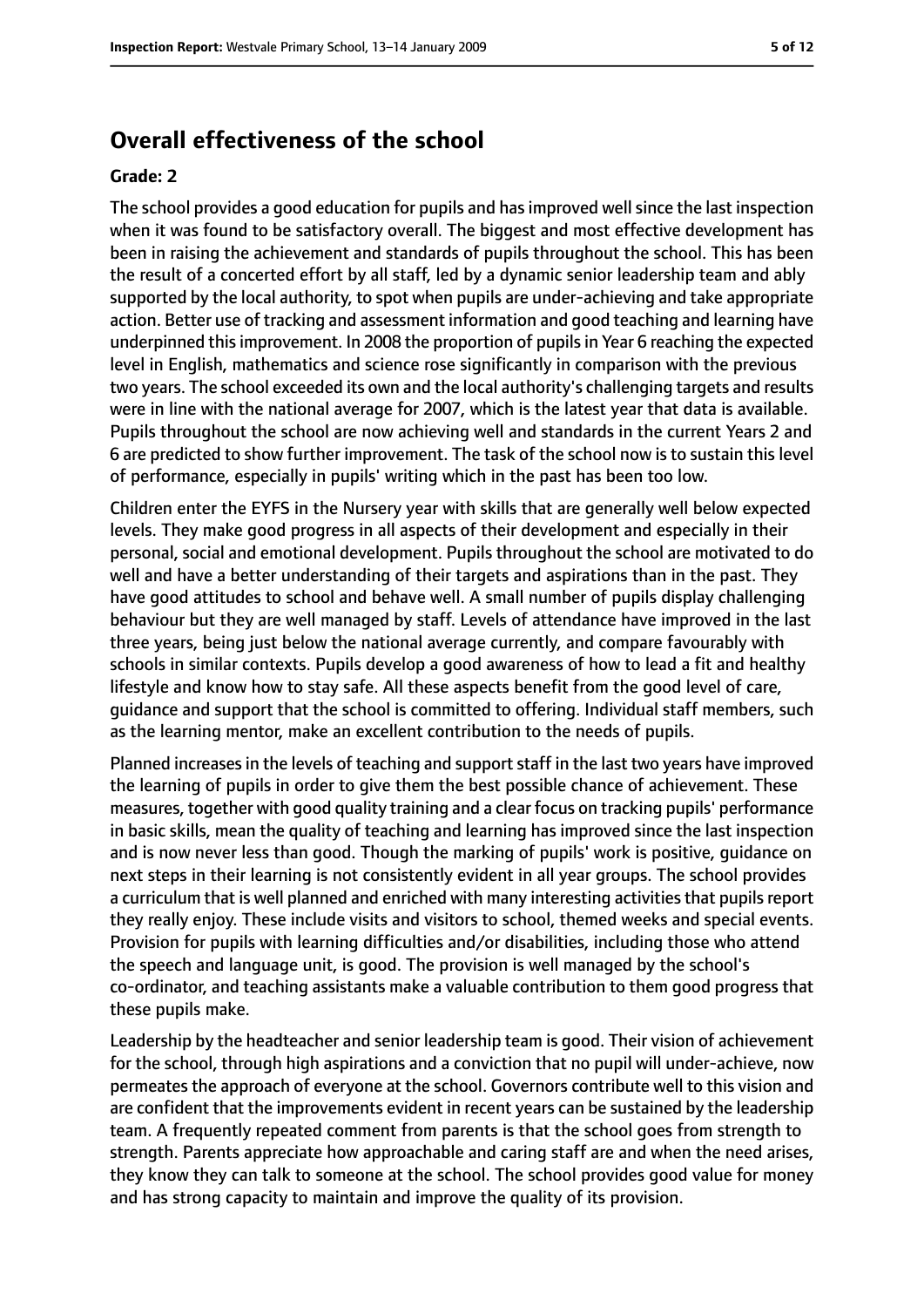#### **Effectiveness of the Early Years Foundation Stage**

#### **Grade: 2**

Effective induction procedures, positive partnerships with parents and good attention to children's welfare mean that children settle quickly into the Nursery routines. Good teaching, with a strong emphasis on developing children's language, writing, numeracy, creative and social skills, ensures that children achieve well. A wide variety of resources support each of the different areas of learning effectively. This was seen to good effect as children worked successfully in constructing snowmen in a learning environment enhanced well by good use of music. Children continue to progress well in their learning in the Reception year towards the Early Learning Goals expected of them, though most have not reached them by the time they enter Year 1. Children happily choose from the wide range of activities on offer, particularly enjoying the early stages of designing a castle. Activities focused on the popular animated character Shrek are specially developed with boys' interests in mind. The provision is led and managed well and staff observe and assess children's learning and development carefully. Staff have a clear understanding of how well the provision meets children's needs and what needs to be further developed. For example, there are detailed and ambitious plans to enhance the extensive outdoor area for the creative aspects of children's learning.

#### **What the school should do to improve further**

- Ensure recent improvements in skills of literacy, in particular writing, and in numeracy are sustained and built upon.
- Make sure the marking of pupils' work helps them to know the next steps in their learning.

# **Achievement and standards**

#### **Grade: 2**

Standards in 2008 at the end of Year 2 were an improvement on the previous year, being below average overall in reading, writing and mathematics from a considerably lower level on entry to the school. Standards of boys' writing in Years 1 and 2 are showing significant improvement resulting from a concerted effort by staff to encourage them in this important skill. Pupils throughout Key Stage 2 are now achieving well and this includes the large minority who have learning difficulties and/or disabilities. As a result of the school-wide priority given to raising pupils' achievement, standards are rising. In 2008, the proportion of Year 6 pupils reaching the expected level or better in English, mathematics and science wassimilar to the national average in 2007. The school tracks closely the performance of different groups of pupils in school, such as boys and girls, the more able pupils and vulnerable children, and puts in place appropriate support. The very few pupils with English as an additional language make good progress as their classmates do.

# **Personal development and well-being**

#### **Grade: 2**

Pupils' enjoyment of school is clear and contributes strongly to their good behaviour. Their attendance has improved since the last inspection and is now broadly average. Much work has been devoted to bringing this about. Pupils feel safe in school and know how to keep themselves healthy. They are encouraged to think of others and are engaged in purposeful charitable work. They learn to be part of the school community, by acting as prefects and playground buddies. School councillors take their tasks seriously, know that their views are treated thoughtfully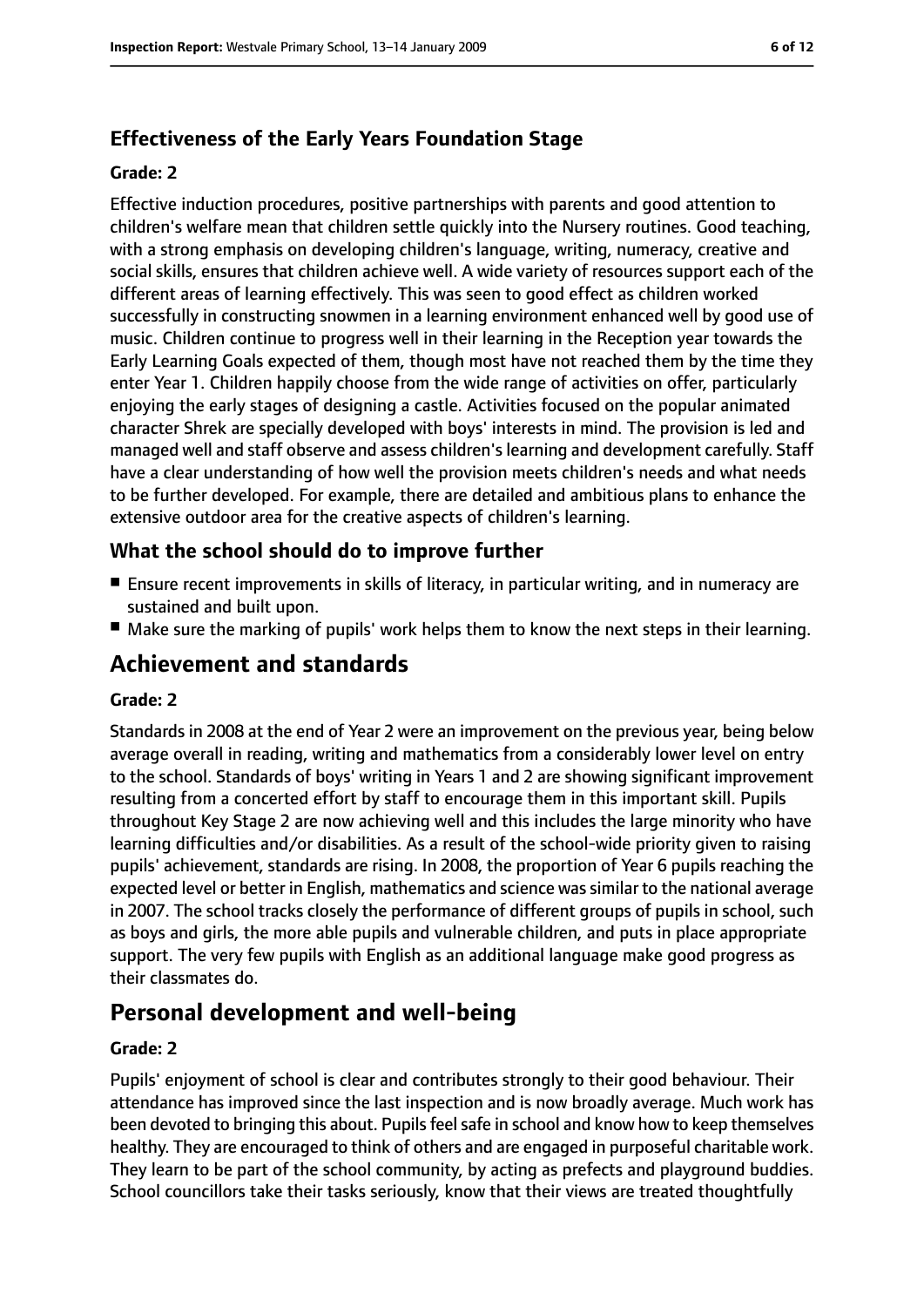and acted upon. They are learning skills which will serve them well in adult life. The school works hard in developing good links with the local community, other schools and other agencies. As a result, pupils' spiritual, moral, social and cultural development is good. The positive work undertaken in this caring school contributes much to the pupils' positive relationships and good attitudes among all who work and learn in it. This is reinforced by the good support of parents.

# **Quality of provision**

#### **Teaching and learning**

#### **Grade: 2**

Consistently good teaching helps to make lessons interesting and is reflected in pupils' positive motivation to learn. Lessons are planned in detail and staff manage pupils well. Good questioning keeps the pupils involved and engaged well in their lessons. They are keen to answer questions and join in discussion. This was illustrated very well in one outstanding lesson in which the class teacher's perceptive questioning continually reinforced the lesson objectives and so consolidated the pupils' learning. Teachers work purposefully with the well-informed teaching assistants to assist groups and individuals. It is in this aspect of the pupils' learning that much progress has been made since the time of the last inspection. Adults are able to provide valuable time to cater for the pupils' various needs and wide range of attainment. Staff use information and communication technology (ICT) well, especially the interactive whiteboards. Good relationships between staff and pupils support the pupils' good progress in their learning. Teachers mark pupils' work conscientiously but do not always tell them how to improve it.

#### **Curriculum and other activities**

#### **Grade: 2**

The curriculum is good, placing strong emphasis on developing pupils' basic skills, particularly in literacy and communications skills. Enrichment through visits and visitors across all year groups, and residential experiences for the older pupils in Key Stage 2, make a good contribution to pupils' love of school and their personal and social development. Equally, there is good provision for pupils with learning difficulties and/or disabilities and this ensures that the curriculum is accessible to all. The curriculum has a strong community dimension and includes many activities that involve pupils in the local area and beyond. Rigorous planning in basic skills enables pupils to enjoy the curriculum through other subjects, for example the Year 6 work on the Aztecs and the follow up to a recent visit to the theatre. Interactive whiteboards provide pupils with visual aspects to their learning and staff follow this up by providing high quality displays in their classrooms which pupils use well to prompt their understanding. The school is developing links between subjects satisfactorily to help pupils understand better what they study.

### **Care, guidance and support**

#### **Grade: 2**

Pupils are well cared for in a secure, welcoming environment. Relationships are good and there are many systems in place to reward the pupils' efforts, thus promoting good self-esteem. Pupils say that teachers value them as individuals and there is always an adult to talk over any worries they may have. They feel safe and know that any instances of bullying are appropriately dealt with. All aspects of child protection, health and safety requirements are in place. Vulnerable pupils are well supported by the learning mentor, who plays a vital role in developing good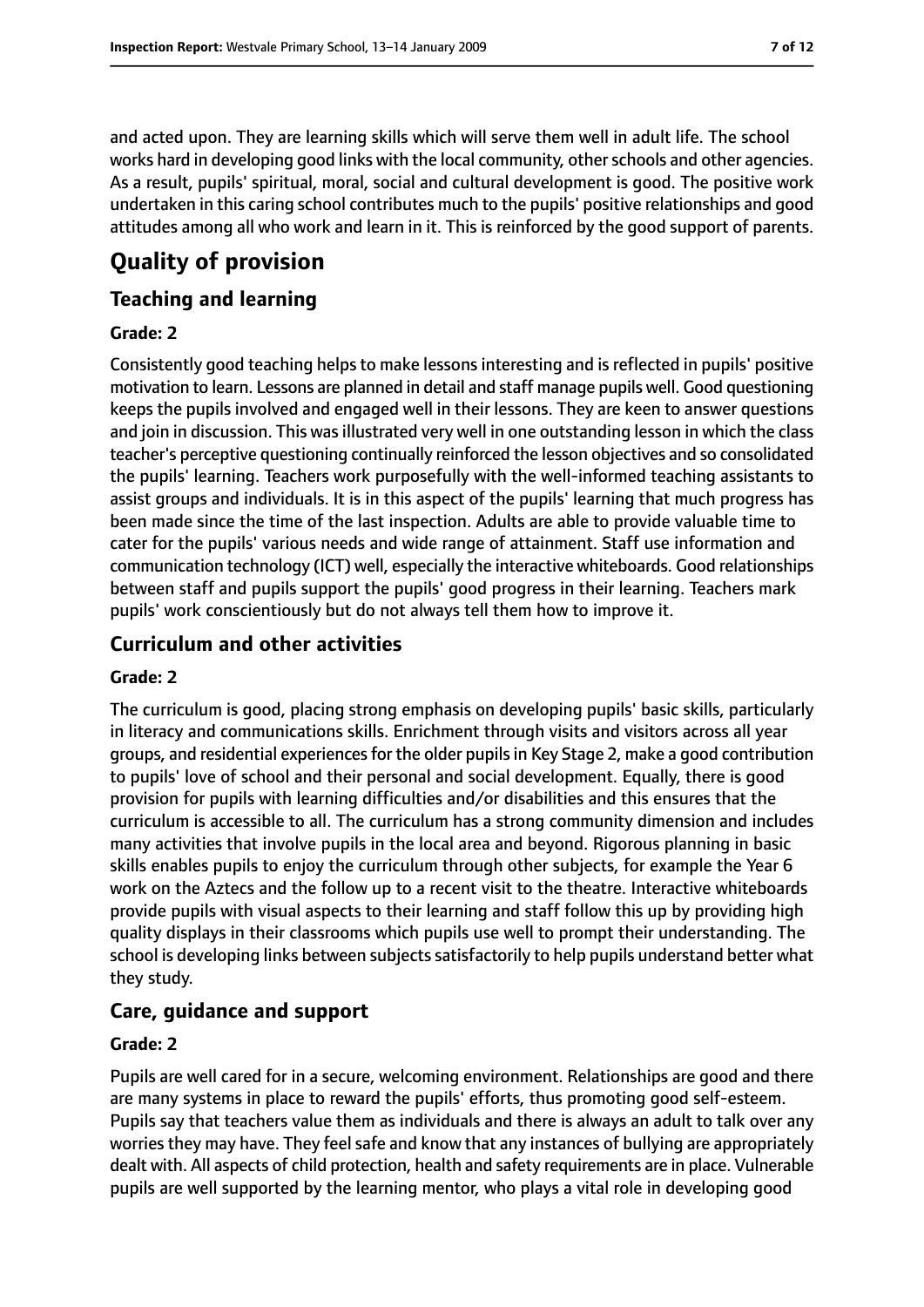relationships between parents and school. Pupils' progress is carefully tracked and information is used well to identify where extra support is needed. Pupils know their targets and say they help them to know what to aim for. Procedures to guide pupils in their academic development are satisfactory.

#### **Leadership and management**

#### **Grade: 2**

It was noted in the last inspection report that the headteacher was establishing a very positive climate for learning, though the outcomes of initiatives begun then were yet to be realised in terms of improved standards and achievement of pupils. Since then, she has successfully established a senior leadership team with a shared drive to raise standards, making this a successful school which exceeds the expectations set by its own and the local authority's challenging targets. Governors make a good contribution to this improvement and hold the school to account well. Staff and governors evaluate their own performance closely and take action decisively. All are committed to doing their best for the pupils so that none is under-valued and all achieve well. They are aware that the next stage in the school's development is to consolidate and build on these recent improvements. There is a strong partnership with local agencies and schools, the Children's Centre on site and with parents. Contributions to community cohesion through taking part in events and supporting charities are good and the school is developing strong links with schools overseas.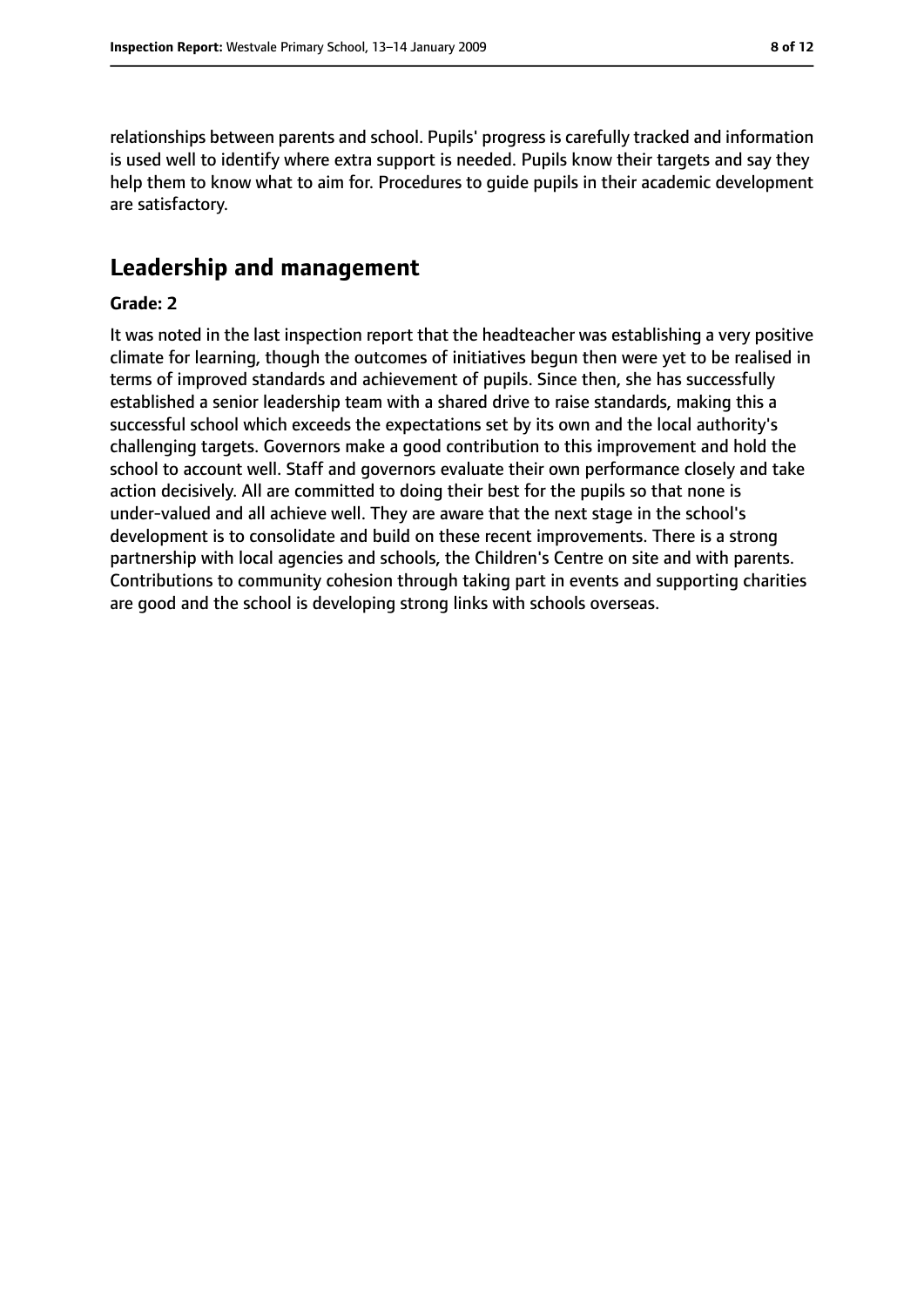**Any complaints about the inspection or the report should be made following the procedures set out in the guidance 'Complaints about school inspection', which is available from Ofsted's website: www.ofsted.gov.uk.**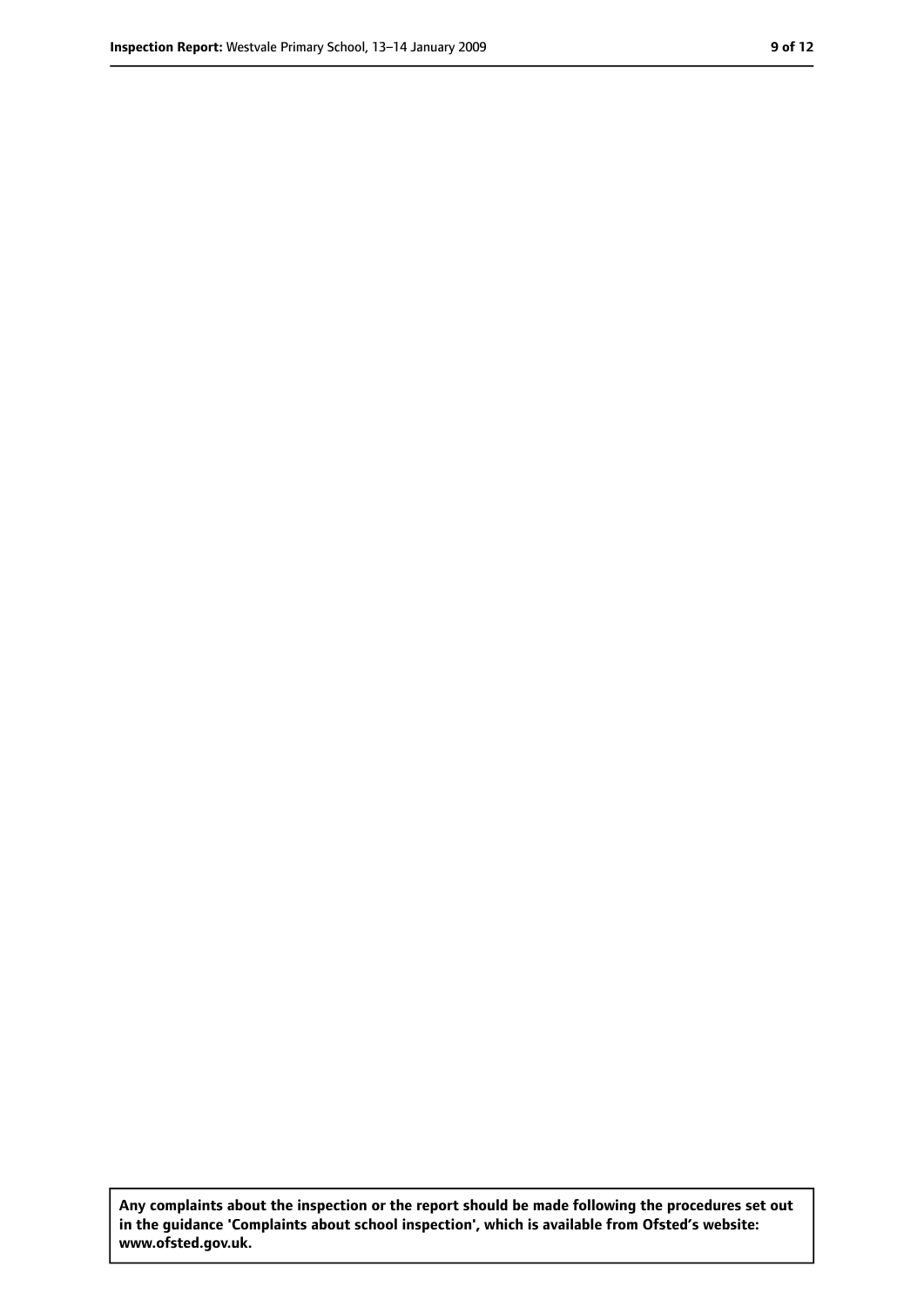# **Inspection judgements**

| Key to judgements: grade 1 is outstanding, grade 2 good, grade 3 satisfactory, and | <b>School</b>  |
|------------------------------------------------------------------------------------|----------------|
| arade 4 inadequate                                                                 | <b>Overall</b> |

#### **Overall effectiveness**

| How effective, efficient and inclusive is the provision of<br>education, integrated care and any extended services in meeting the<br>needs of learners? |     |
|---------------------------------------------------------------------------------------------------------------------------------------------------------|-----|
| Effective steps have been taken to promote improvement since the last<br>inspection                                                                     | Yes |
| How well does the school work in partnership with others to promote learners'<br>well being?                                                            |     |
| The capacity to make any necessary improvements                                                                                                         |     |

### **Effectiveness of the Early Years Foundation Stage**

| How effective is the provision in meeting the needs of children in the<br>l EYFS?            |  |
|----------------------------------------------------------------------------------------------|--|
| How well do children in the EYFS achieve?                                                    |  |
| How good are the overall personal development and well-being of the children<br>in the EYFS? |  |
| How effectively are children in the EYFS helped to learn and develop?                        |  |
| How effectively is the welfare of children in the EYFS promoted?                             |  |
| How effectively is provision in the EYFS led and managed?                                    |  |

#### **Achievement and standards**

| How well do learners achieve?                                                                               |  |
|-------------------------------------------------------------------------------------------------------------|--|
| The standards <sup>1</sup> reached by learners                                                              |  |
| How well learners make progress, taking account of any significant variations<br>between groups of learners |  |
| How well learners with learning difficulties and/or disabilities make progress                              |  |

<sup>&</sup>lt;sup>1</sup>Grade 1 - Exceptionally and consistently high; Grade 2 - Generally above average with none significantly below average; Grade 3 - Broadly average to below average; Grade 4 - Exceptionally low.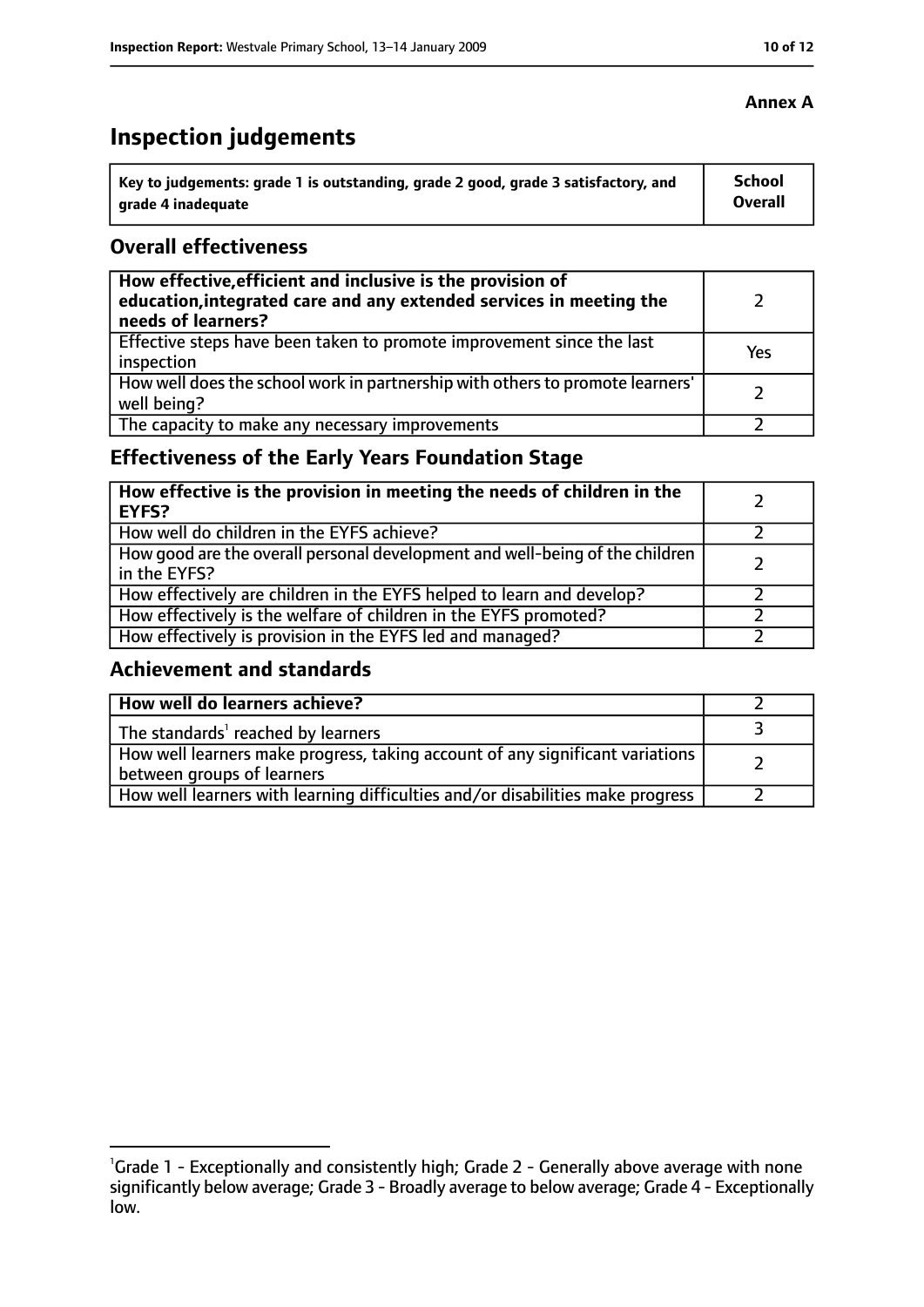### **Personal development and well-being**

| How good are the overall personal development and well-being of the<br>learners?                                 |  |
|------------------------------------------------------------------------------------------------------------------|--|
| The extent of learners' spiritual, moral, social and cultural development                                        |  |
| The extent to which learners adopt healthy lifestyles                                                            |  |
| The extent to which learners adopt safe practices                                                                |  |
| The extent to which learners enjoy their education                                                               |  |
| The attendance of learners                                                                                       |  |
| The behaviour of learners                                                                                        |  |
| The extent to which learners make a positive contribution to the community                                       |  |
| How well learners develop workplace and other skills that will contribute to<br>their future economic well-being |  |

# **The quality of provision**

| How effective are teaching and learning in meeting the full range of<br>learners' needs?              |  |
|-------------------------------------------------------------------------------------------------------|--|
| How well do the curriculum and other activities meet the range of needs and<br>interests of learners? |  |
| How well are learners cared for, quided and supported?                                                |  |

### **Leadership and management**

| How effective are leadership and management in raising achievement<br>and supporting all learners?                                              |     |
|-------------------------------------------------------------------------------------------------------------------------------------------------|-----|
| How effectively leaders and managers at all levels set clear direction leading<br>to improvement and promote high quality of care and education |     |
| How effectively leaders and managers use challenging targets to raise standards                                                                 |     |
| The effectiveness of the school's self-evaluation                                                                                               |     |
| How well equality of opportunity is promoted and discrimination eliminated                                                                      |     |
| How well does the school contribute to community cohesion?                                                                                      |     |
| How effectively and efficiently resources, including staff, are deployed to<br>achieve value for money                                          |     |
| The extent to which governors and other supervisory boards discharge their<br>responsibilities                                                  |     |
| Do procedures for safeguarding learners meet current government<br>requirements?                                                                | Yes |
| Does this school require special measures?                                                                                                      | No  |
| Does this school require a notice to improve?                                                                                                   | No  |